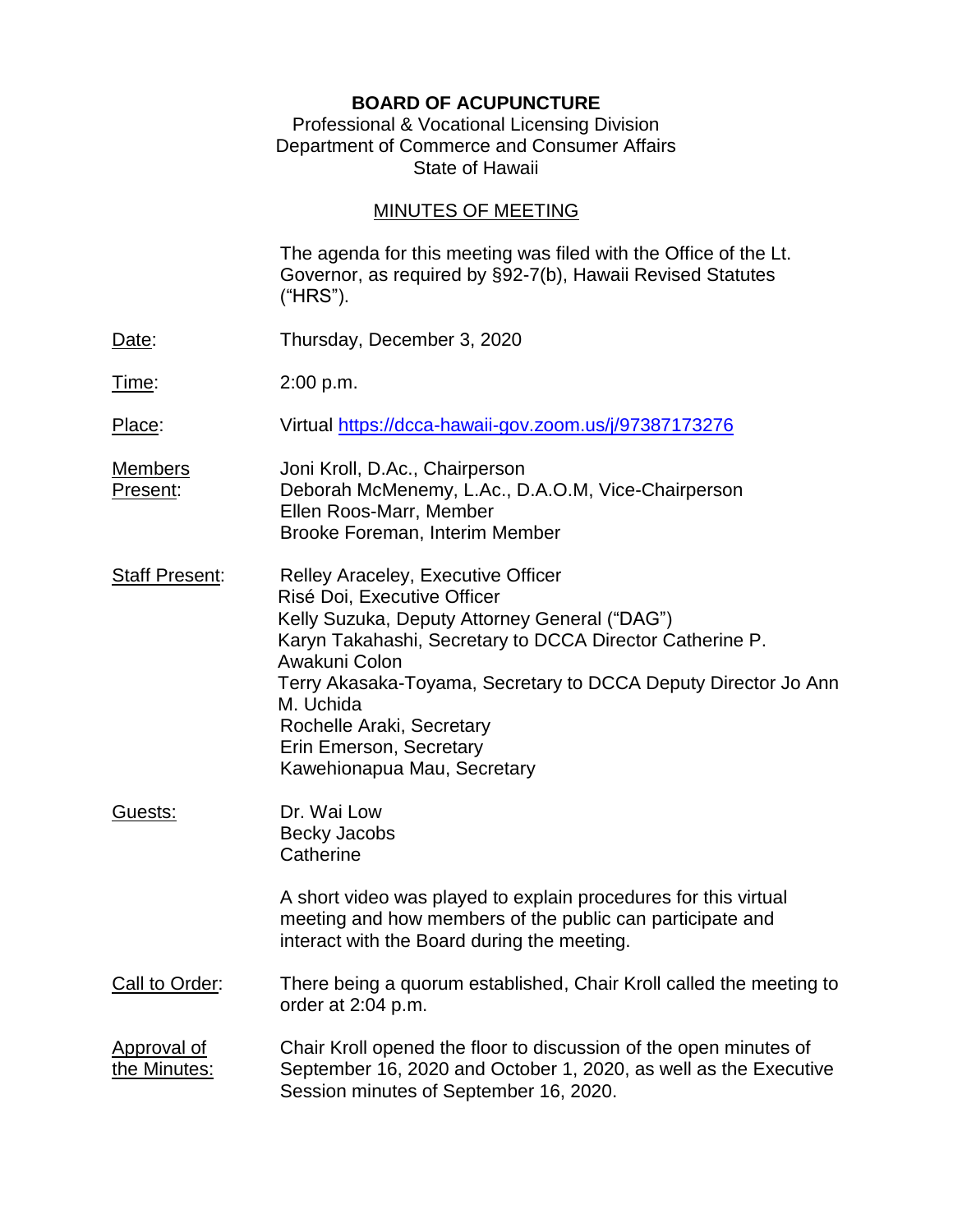The following amendments to the September 16, 2020 open minutes were requested by Chair Kroll (underlined material added, while bracketed material is to be deleted):

- Page 3, paragraph 2 (The ruling also defined that dry needling is acupuncture.) Medicare is allowing up to 20 visits per year with 12 visits in the first 90 days.
- Page 8, paragraph 2 Chair Kroll said that the scope of practice for an acupuncturist is more than just the insertion of a needle (but) as it also includes dietary counseling, herbal counseling, lifestyle counseling as well as teaching acupressure – which can be done through telehealth.

It was moved by Vice-Chair McMenemy, seconded by Ms. Foreman, and unanimously carried to approve the open minutes of September 16, 2020, with amendments, and the open minutes of October 1, 2020, as is.

It was moved by Vice-Chair McMenemy, seconded by Ms. Foreman, and unanimously carried to approve the Executive Session minutes of September 16, 2020.

## Executive Officer's a. Update on staffing and plans for future board meetings Report:

Executive Officer Araceley asked if there were any questions from the public regarding "Update on staffing and plans for future board meetings".

Ms. Takahashi advised no one had raised their hand.

Executive Officer Araceley advised that after this meeting he will no longer be the Executive Officer for the Board of Acupuncture. The role will be transitioning to Executive Officer Doi. However, he will continue to work with incoming Executive Officer Doi on a number of issues specific to the Board of Acupuncture as she transitions into her role, including the Hawaii Administrative Rule (HAR) changes.

Executive Officer Araceley informed the Board that Ms. Araki will be transitioning out of the role of secretary for the Board of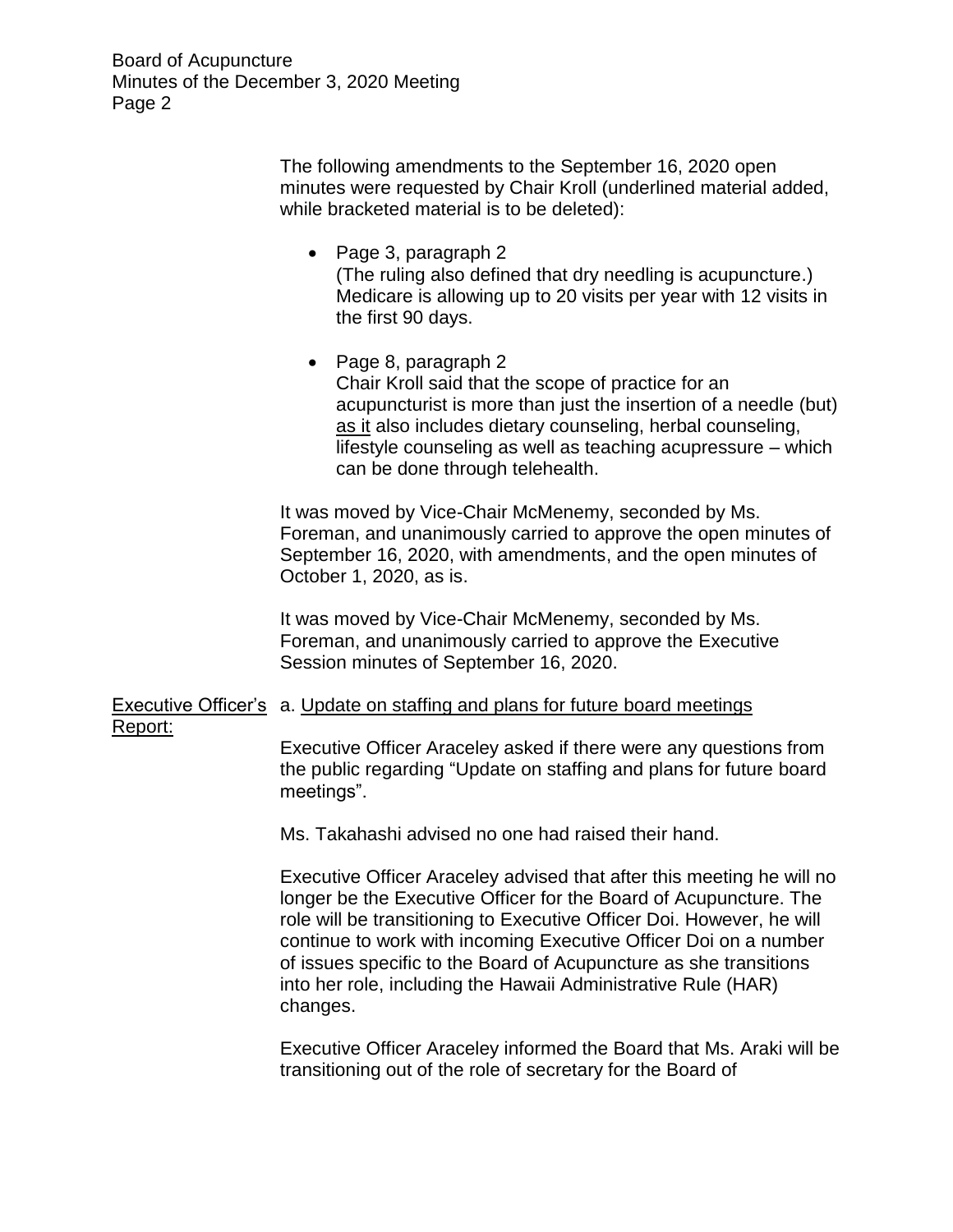> Acupuncture. Although he is uncertain of the timeline, the new secretary transitioning in will be Ms. Emerson.

Executive Officer Araceley explained that as of January, Ms. Takahashi and Ms. Akasaka-Toyama will no longer be assisting with running the virtual Board meetings. He then advised that the Board meetings will continue to be held virtually, but he will be sure to inform everyone in the event of a change.

Executive Officer Araceley opened the floor to the Board for questions.

Vice-Chair McMenemy asked who will take over Ms. Takahashi and Ms. Akasaka-Toyama's roles in assisting with virtual meetings.

Ms. Araki confirmed that other secretaries will be utilized to fill their roles.

b. Office of Information Practices New Virtual Meetings Proposal

Executive Officer Araceley asked if there were any questions from the public regarding "Office of Information Practices New Virtual Meetings Proposal".

Ms. Takahashi advised no one had raised their hand.

Executive Officer Araceley asked the Board if they have any concerns or opinions on the Office of Information Practices New Virtual Meetings Proposal.

Vice-Chair McMenemy said that she is concerned that the proposal extends to post-pandemic meetings, once travel has resumed. Her preference is to travel to Oahu for in-person meetings once it is safe to do so.

Chair Kroll also sees the value of meeting in person. She voiced her concern that it may be difficult to recruit new Board members from neighbor islands if there is not the enticement of travelling to Oahu. She asked Vice-Chair McMenemy and Dr. Foreman if travel to Oahu could be seen as a benefit to outer island Board members.

Vice-Chair McMenemy weighed the pros and cons of interisland travel for meetings but feels that there is more benefit to meeting on Oahu in person. Given the benefits of in-person meetings, she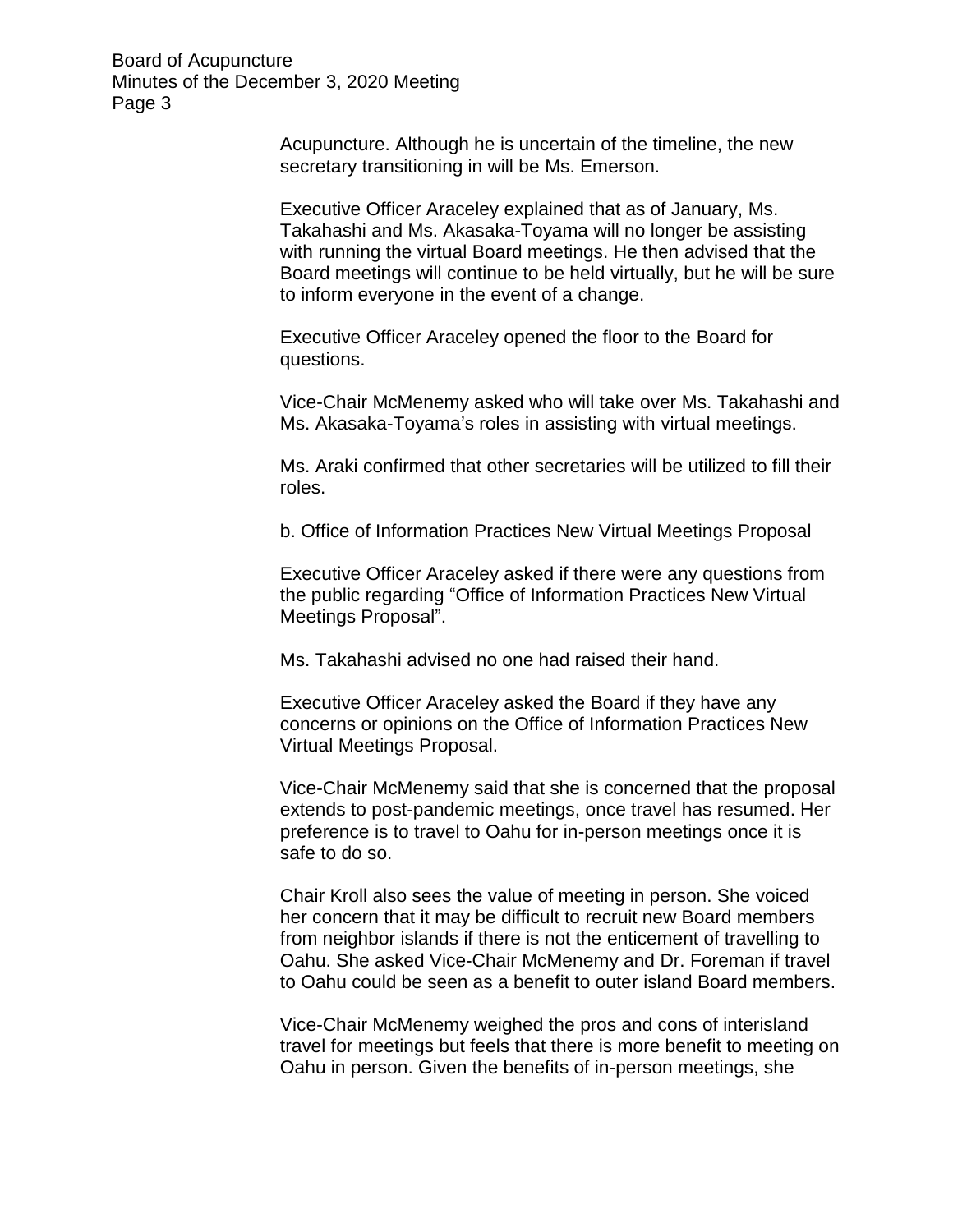> doesn't feel that meetings should remain virtual post-pandemic in order to save on the cost of travel.

> Chair Kroll acknowledged that while there is a savings of travel costs, there are additional staffing costs to virtual meetings. Costs may break even.

Dr. Foreman discussed the value of in-person meetings, particularly as a new member. She feels it is important to have in-person interactions and get the "lay of the land" by attending meetings on Oahu.

Chair Kroll summarized that the Board's preference is to meet in person, once it is safe to do so.

Executive Officer Araceley advised that he will relay the opinions of the Board to the Administrators.

c. Update on Hawaii Administrative Rules (HAR) Chapter 16-72 amendments

Executive Officer Araceley asked if there were any questions from the public regarding "Update on Hawaii Administrative Rules (HAR) Chapter 16-72 amendments".

Ms. Takahashi advised no one had raised their hand.

Executive Officer Araceley advised that Supervising Executive Officer Quiogue noted two concerns with the rule amendments drafted by the Board.

First concern, HAR 16-72-14 Formal Education and Training Requirements:

> The minimums that are being cited in terms to the language that states "that is equal or higher than the current ACAOM requirement," is not justified by the current HRS Chapter 436E. It is recommended the language be removed as it conflicts with the HRS, which specifically states minimum hours. The HAR would be setting a higher standard than the HRS.

> Chair Kroll summarized that because the statute has specific hours that are less than the proposed amendment to the rules, it is recommended the language be removed due to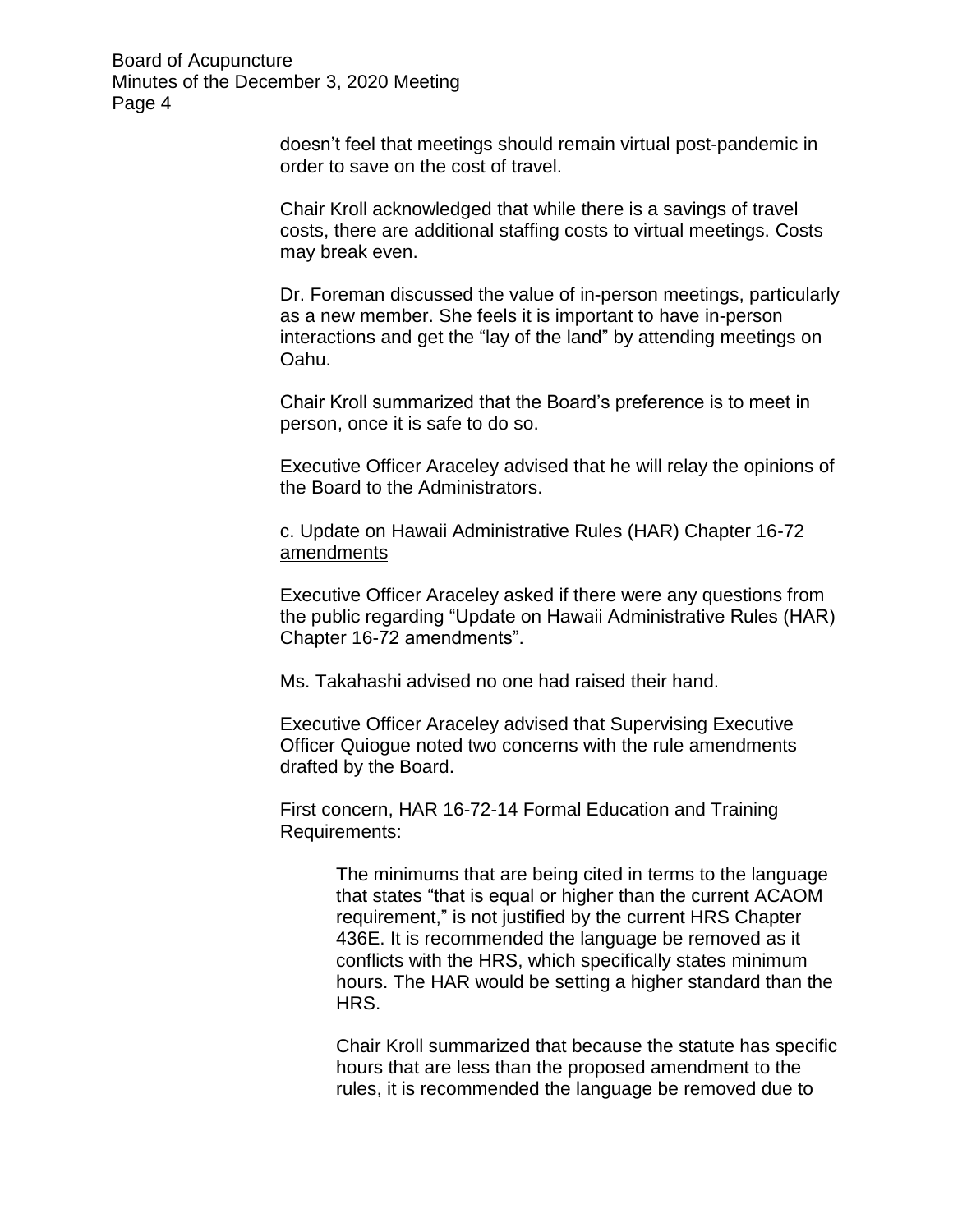> the conflict. She explained that the reasoning for the proposed rule change was to increase the local standards to national levels, but that change would need to be made in the statute. The statute can be changed by the profession, an individual, or the Board.

Executive Officer Araceley advised that it is too late for the Board to submit an Administrative Bill for the upcoming legislative session.

Executive Officer Doi suggested that an acupuncture professional association could contact a legislator to have them introduce the change.

Chair Kroll confirmed there is active discussion within the Hawaii Acupuncture Association for that purpose.

Second concern, HAR §16-72-46 Renewals:

Executive Officer Araceley explained that in all other professions the statute that gives authority to the Board to require an audit for CE is specifically stated in the HRS. The previous opinion was that because there was some grey area, it might be acceptable for the Board to accomplish this in the rules. However, since the practice in other professions has been to provide the Board authority to audit for CE in the statute, he recommends the language be removed from the current HAR packet.

Chair Kroll asked if the reason for removing this language was to not hold up the approval of the rest of the amendments.

Executive Officer Araceley confirmed that the entire board rule packet could get held up due to the language of these two amendments.

Executive Officer Araceley advised that he is close to completing the justifications of the rest of the rule changes, barring these two concerns. Once these two concerns are addressed, Chair Kroll and DAG Suzuka can confirm the final wording of the amendments and the packet can be submitted.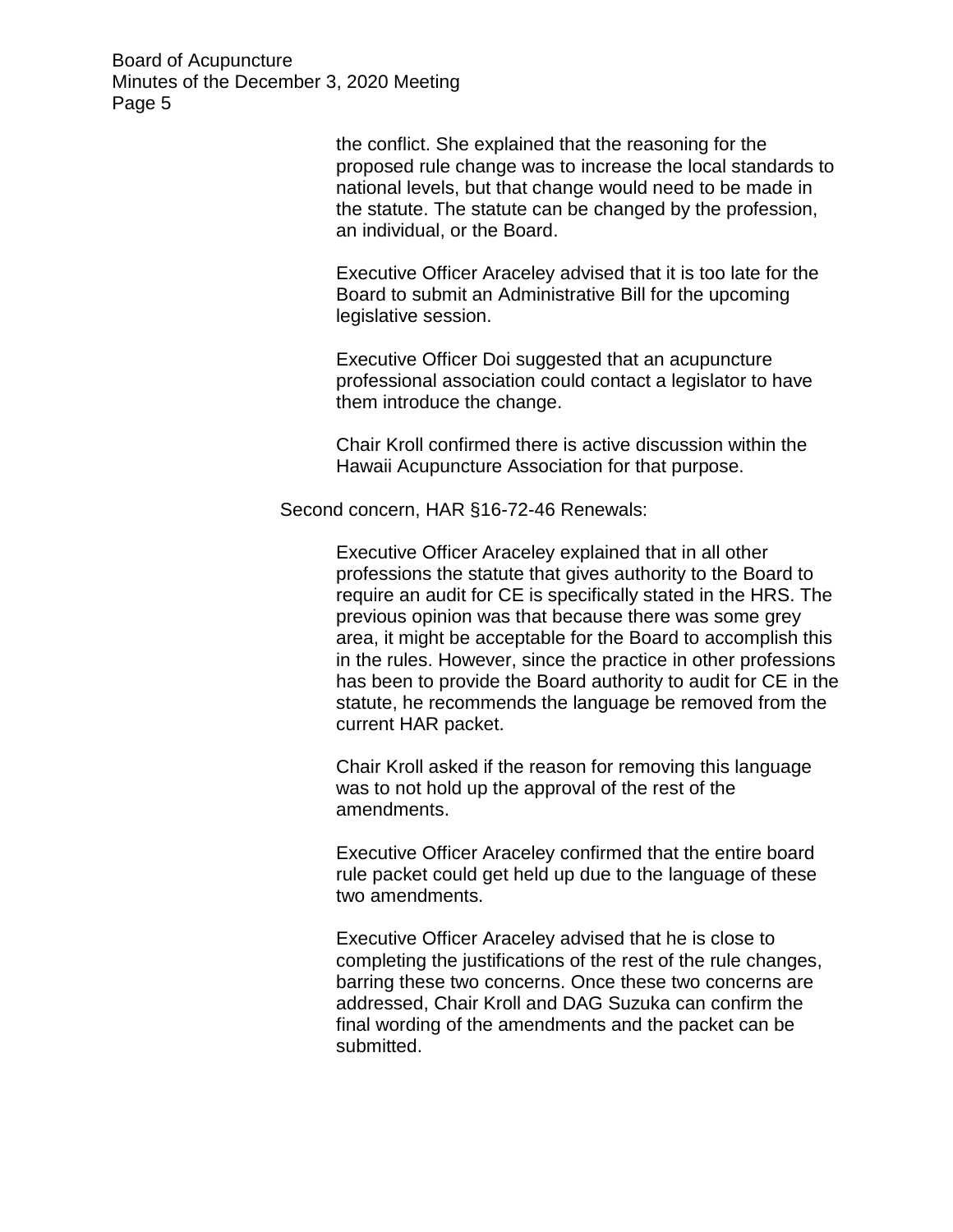### Applications: Ratifications:

It was moved by Dr. Foreman, seconded by Ms. Roos-Marr, and unanimously carried to ratify the following list of licensees that have been issued:

#### Acupuncturists

ACU 1322 ERICA M L BASILIO ACU 1323 EDWARD J ANTKOWIAK ACU 1324 JOHNNY D POSEY II ACU 1325 YUKIKO YONEZAWA-ALI ACU 1326 JACQUELINE M JUNG

#### Interns

448 SARAH K JOHNSON 444 CHRISTOPHER A CAMPBELL 442 PAIGE C SCHMIT 447 YESHUAH H KAUHANE 443 LEAH B BAGGAO 446 CHARLEY SOMSANGUANSIT 445 TYLER C STATTIN 451 BILLY F SCHULTZE 450 BRITTANY R C FREITAS 449 GIULIANA E GASPARIN QUERO

Ongoing Business: a. Update on process and clarifications of Hawaii Administrative Rules (HAR) Chapter 16-72 amendments

> Chair Kroll asked if there were any public comments regarding "Ongoing Business: Update on process and clarifications of Administrative Rules (HAR) Chapter 16-72 amendments".

Ms. Takahashi advised that no one has raised their hand.

Chair Kroll explained that at the last meeting the Board made changes to the HAR. However, Executive Officer Araceley had brought forward recommendations to remove some amendments in sections HAR 16-72-14 and HAR 16-72-46 as they conflict with the statute. In reference to HAR 16-72-14, she recognized that while the reason for the change was that the HRS has one of the lowest minimum hour requirements in the nation, it would appear the changes may not be properly implemented in the HAR. She asked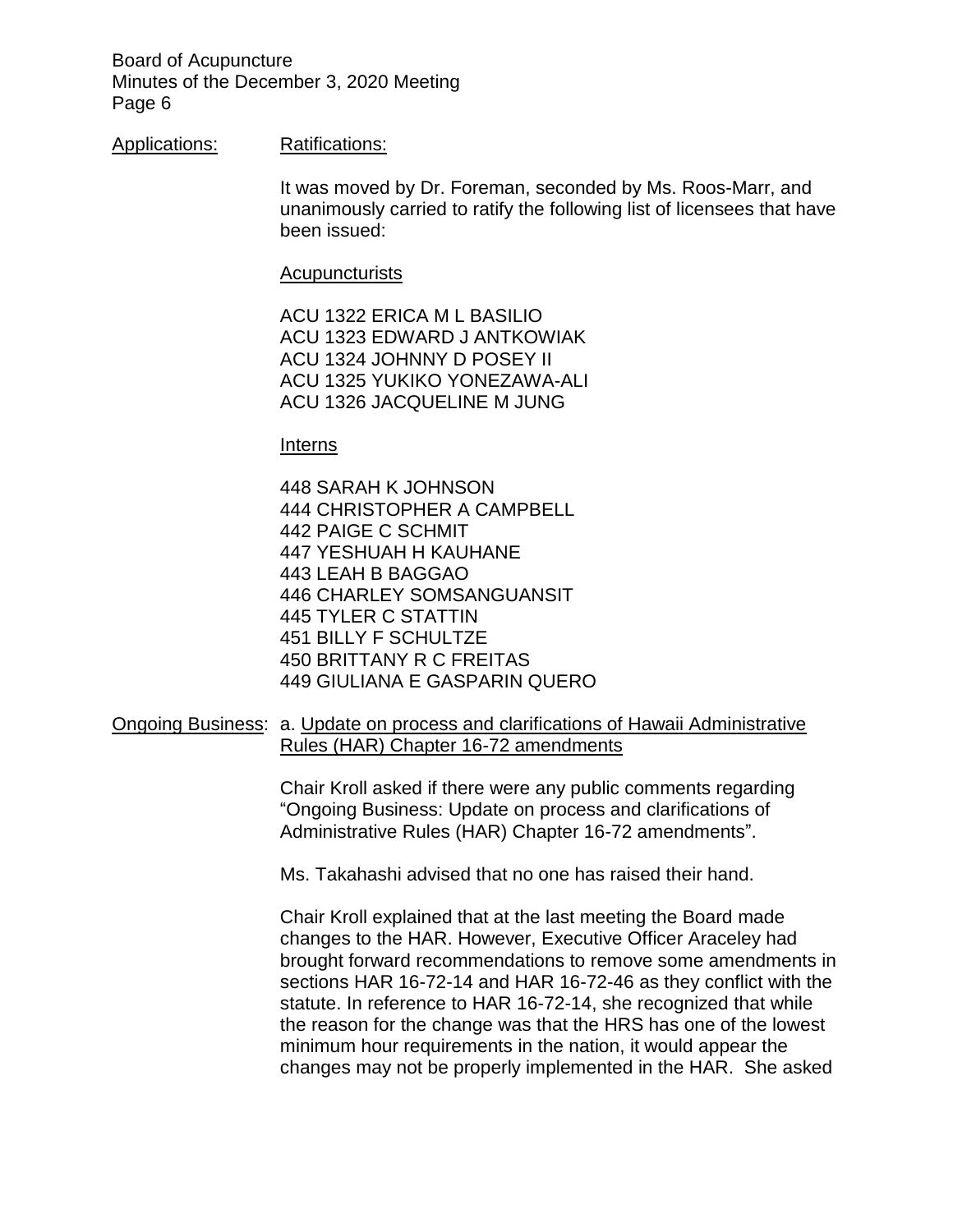> the Board if they had any input on the removal of the wording in HAR 16-72-14.

> Dr. Foreman asked if the wording could be changed rather than removed.

Vice-Chair McMenemy asked if this was in reference to the changes in the October 1, 2020 meeting minutes which states "but not less than is found in 436E".

Chair Kroll confirmed, yes, as she understands it.

Vice-Chair McMenemy stated that by law, it has to be the same as the statute.

Chair Kroll confirmed that as per the Attorney General's office, the Board does not have the authority to exceed the statute. It creates an area of grey that could lead to conflict or confusion. She stated that the reason for the wording was to try to move to the national standard.

Executive Officer Araceley stated that when an applicant applies, the HRS sets the minimum requirements. Since the wording in the HAR amendment conflicts with the HRS by setting a different requirement, there will be confusion. If a higher standard needs to be set, it should be set in the HRS.

Vic-Chair McMenemy asked if they should leave the wording "…but not less than 2175 hours."

Executive Officer Araceley said the language of "consisting of not less than 2175" or "1515", can be decided. Specifically, he is recommending pulling away from the wording "that is equal or higher than the current ACAOM requirements."

Vice-Chair McMenemy asked what HRS 436E states.

Executive Officer Araceley advised the HRS states the requirements as "…not less than 2175", along with 1515 hours in acupuncture and traditional oriental medicine. The second portion states the clinical training requirement of 660 hours.

Vice-Chair McMenemy shared that it may be best to reference the statute in the rules, so that if the statute changes, the rules will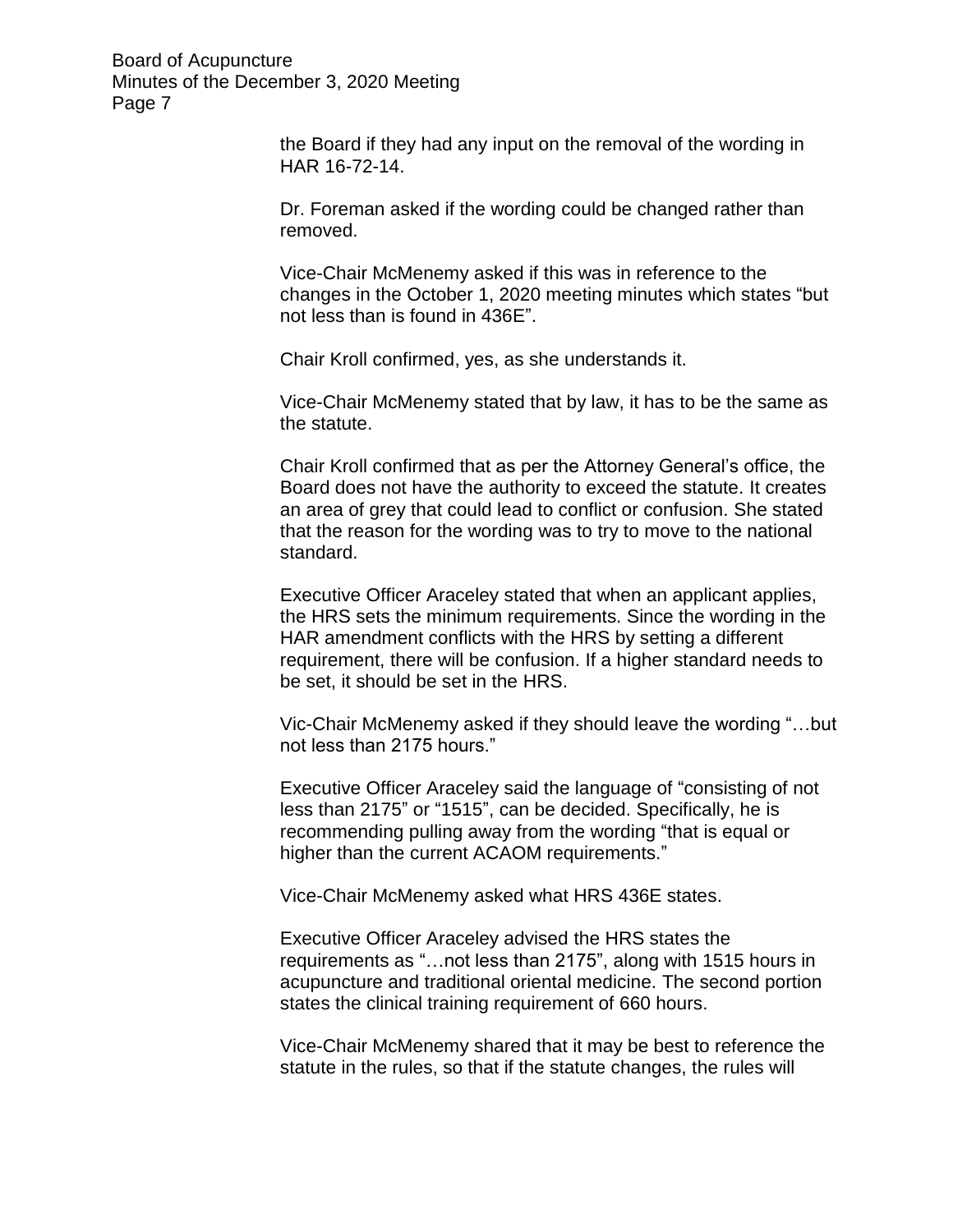> change along with it. She noted it is best to use the wording "as found in 436E statute".

> Chair Kroll concurred. Her thoughts are that it's best not to state any specific hours, but instead use "according to 436E".

DAG Suzuka agrees this would be better as it removes the ACAOM language, which is the main issue.

After discussion between the Chair Kroll and Executive Officer Araceley, it was determined that they can make a motion on this either later in the meeting or after the next draft.

Moving onto the second concern with the amendments, Chair Kroll asked the Board if they had any input on the removal of the wording in HAR 16-72-46.

Vice-Chair McMenemy asked if the statute cites CEUs.

Chair Kroll advised the statutes do not. Since CEUs are not cited in the HRS, like other professions, it has created a grey area.

DAG Suzuka confirmed that HRS 436E-7, is broadly worded. There is a grey area whether the Board could make these changes to the HAR without a specific statutory reference. Since the rest of the DCCA boards have CEUs in their statutes, they may not want to go against the general policy that DCCA is trying to follow.

Chair Kroll summarizes that a precedent has been set by the statutes of the other Boards.

Chair Kroll questioned whether the wording on diplomat status is going to be in conflict in any way. She asked DAG Suzuka if they are still able to state they must maintain the Diplomat status.

DAG Suzuka said she needed a moment to research.

Ms. Takahashi advised the Chair that Dr. Wai Low has raised his hand and would like to be recognized.

While DAG Suzuka researches Chair Kroll's question, Chair Kroll recognizes Dr. Wai Low.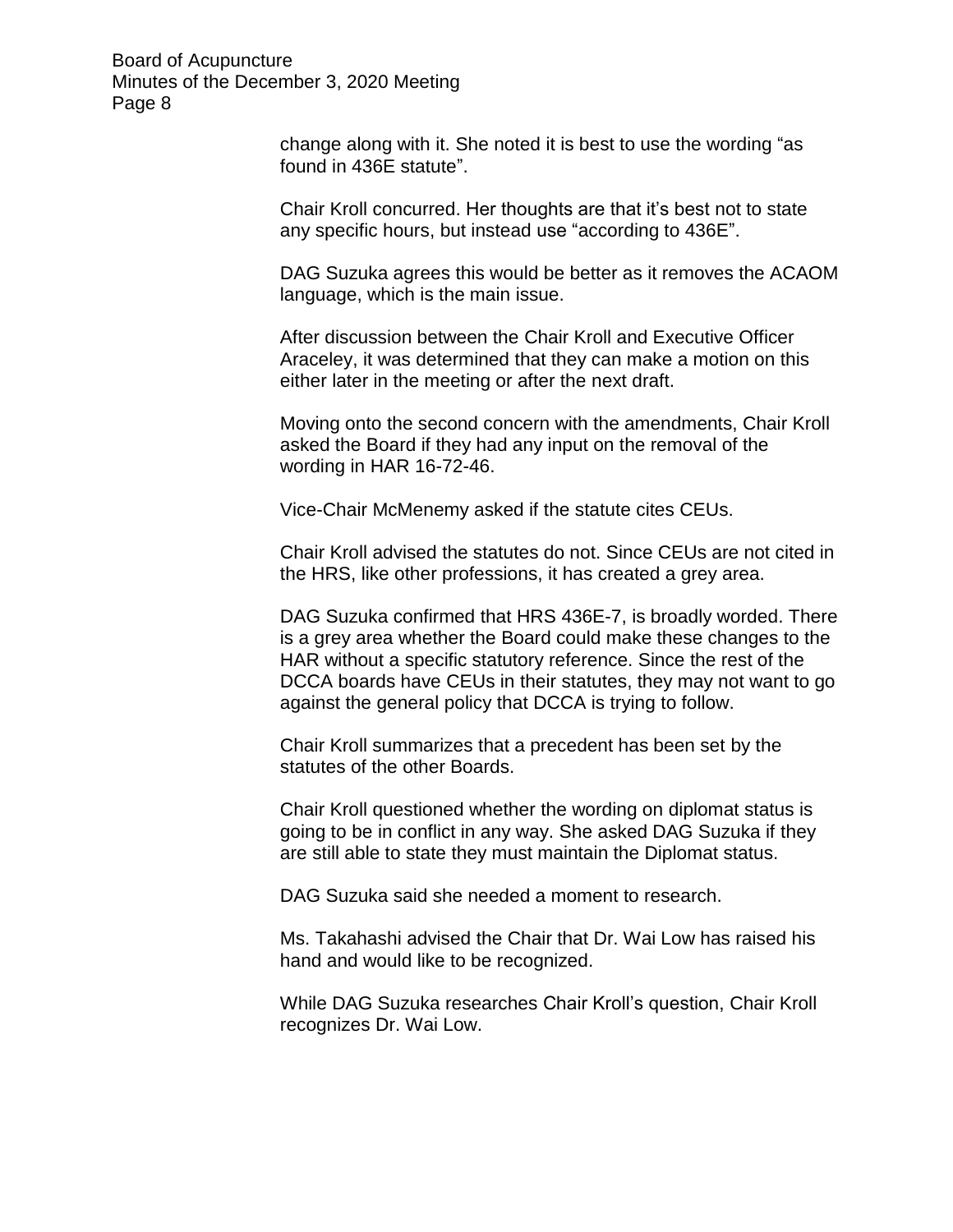> Due to technical difficulties, Dr. Low's audio was inaudible. While he reconnected via telephone, DAG Suzuka discussed Chair Kroll's question.

> DAG Suzuka said that to the extent of Diplomat status for new licensees coming in, it's okay. However, for license renewals, it's tied to the CE issue again and it might be running into DCCA policy again.

Vice-Chair McMenemy stated that it is not a requirement for existing licensees to get or maintain that certification, only to have the 30 CEUs every renewal period.

DAG Suzuka advised that since it's just for new licenses after January 1, 2022, that should be okay, but that she will look into it further.

Chair Kroll asked Dr. Low if he would like to attempt to testify again.

Due to technical difficulties, Dr. Low called in to provide his testimony.

Dr. Low asked if someone were to apply with a masters in Acupuncture, without specialization in Chinese herbal medicine, if they would qualify for licensure.

Chair Kroll advised that they must pass the herbal exam. Assuming they meet the minimum hours, graduate from an accredited school, and can pass the exam, their schooling doesn't need to be in herbs.

Vice-Chair McMenemy concurred.

Dr. Low questioned if the exams are not going to change until the law changes.

Chair Kroll advised that the requirements on the exams will be changing. The discussion about the statute is only regarding hours and CEUs. The number of exams required will still be going through rules and regulations.

Executive Officer Araceley confirmed that was correct.

Chair Kroll summarized that yes, all the exams from the NCCAOM will be required for new licensure once the HAR changes go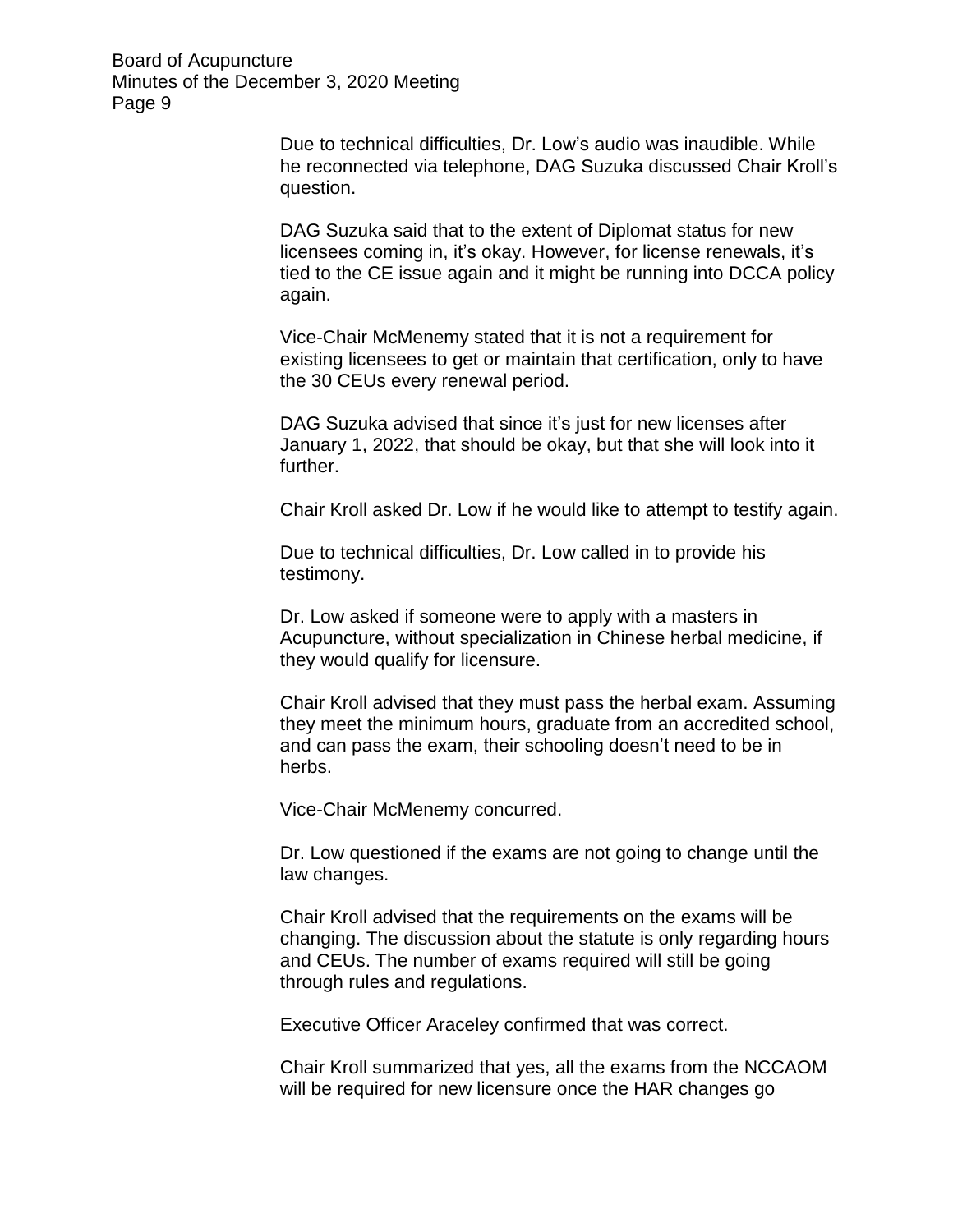> through. The statute just says they have to meet those certain hours, until such time the statute is changed. They would have to pass the herbal exam.

Dr. Low is concerned that the herbal exam changes are not going to happen because the HRS sets the minimum standards. The draft of the rules will not be able to adopt the testing of herbal medicine and bio medicine, they have to stay the same until the HRS changes those standards.

Chair Kroll advised that was not the case. The issue with the amendments is regarding the minimum standards on hours. The testing requirement amendments can still be changed in the HAR.

Dr. Low reconfirmed that the exam testing requirements for licensure can be changed in the current draft of the HAR.

Chair Kroll confirmed, yes. She asked DAG Suzuka if she had any comment.

DAG Suzuka confirmed that is correct. The only changes in the draft being discussed are HAR 16-72-14 and HAR 16-72-46.

Dr. Low said that the change was fine. It was confusing in the beginning of the meeting to hear that the rule changes were setting a higher standard that conflicted with the legislature.

Chair Kroll explained that if you can pass those exams with the lower number of hours, it is acceptable as the statute currently reads.

Dr. Low says it's not fair for students that have completed an exam and others have not had to take the exam but are still able to be licensed.

Chair Kroll stated that many tests have been added over the years. 31 years ago, there was only one exam and now there are four, that is the evolution of the profession.

Dr. Low finished by stating that he would prefer to leave the wording of the HAR open without any numbers and thanked the Board for the opportunity to testify.